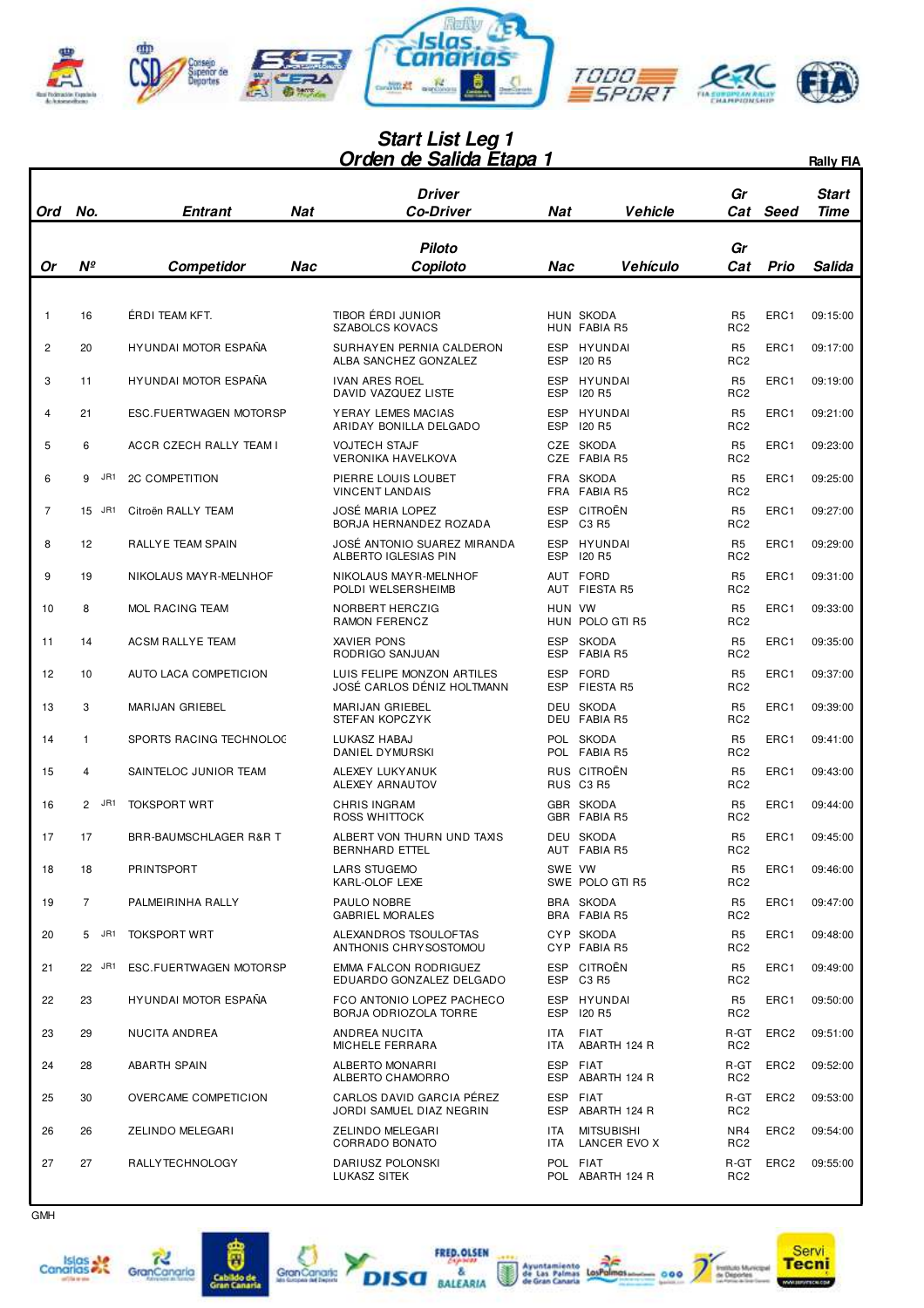

## **Orden de Salida Etapa 1 Start List Leg 1**

|     |           |                                 |            | Orgen ge Saliga Etapa 1                                         |                          |                                      |                                   |                  | <b>Rally FIA</b>     |
|-----|-----------|---------------------------------|------------|-----------------------------------------------------------------|--------------------------|--------------------------------------|-----------------------------------|------------------|----------------------|
| Ord | No.       | Entrant                         | <b>Nat</b> | Driver<br><b>Co-Driver</b>                                      | Nat                      | <b>Vehicle</b>                       | Gr<br>Cat                         | Seed             | Start<br><b>Time</b> |
| Or  | Nº        | Competidor                      | Nac        | <b>Piloto</b><br>Copiloto                                       | Nac                      | Vehículo                             | Gr<br>Cat                         | <b>Prio</b>      | Salida               |
|     |           |                                 |            |                                                                 |                          |                                      |                                   |                  |                      |
| 28  | 24        | <b>JUAN CARLOS ALONSO</b>       |            | <b>JUAN CARLOS ALONSO</b><br>JUAN PABLO MONASTEROLO             |                          | ARG MITSUBISHI<br>ARG LANCER EVO X   | NR4<br>RC <sub>2</sub>            | ERC <sub>2</sub> | 09:56:00             |
| 29  | JR3<br>48 | <b>JEAN-BAPTISTE FRANCESCHI</b> |            | <b>JEAN-BAPTISTE FRANCESCHI</b><br>ANTHONY GORGUILO             | FRA                      | FRA FORD<br>FIESTA R2                | R <sub>2</sub><br>RC4             | ERC3             | 09:57:00             |
| 30  | JR3<br>36 | ACCR CZECH RALLY TEAM I         |            | <b>JAN TALAS</b><br>ONDREJ KRAJCA                               |                          | CZE PEUGEOT<br>CZE 208 VTI R2        | R <sub>2</sub><br>RC4             | ERC3             | 09:58:00             |
| 31  | 45 JR3    | <b>MIIKA HOKKANEN</b>           |            | <b>MIIKA HOKKANEN</b><br>RAMI SUORSA                            | <b>FIN</b><br><b>FIN</b> | PEUGEOT<br>208 VTI R2                | R <sub>2</sub><br>RC4             | ERC3             | 09:59:00             |
| 32  | JR3<br>31 | RALLYE TEAM SPAIN               |            | EFRÉN LLARENA<br>SARA FERNANDEZ                                 | <b>ESP</b><br>ESP        | PEUGEOT<br>208 VTI R2                | R <sub>2</sub><br>RC4             | ERC3             | 10:00:00             |
| 33  | 35        | PEUGEOT RALLY ACADEMY           |            | YOHAN ROSSEL<br><b>BENOIT FULCRAND</b>                          | FRA                      | FRA PEUGEOT<br>208 VTI R2            | R <sub>2</sub><br>RC4             | ERC3             | 10:01:00             |
| 34  | JR3<br>32 | SAINTELOC JUNIOR TEAM           |            | SINDRE FURUSETH<br>JIM HJERPE                                   |                          | NOR PEUGEOT<br>SWE 208 VTI R2        | R <sub>2</sub><br>RC4             | ERC3             | 10:02:00             |
| 35  | 44        | BERNARDI FLORIAN                |            | <b>FLORIAN BERNARDI</b><br>VICTOR BELLOTTO                      |                          | FRA RENAULT<br>FRA CLIO R3           | R <sub>3</sub><br>RC3             | ERC3             | 10:03:00             |
| 36  | JR3<br>33 | ADAC OPEL RALLYE JUNIOR         |            | ELIAS LUNDBERG<br>DAVID ARHUSIANDER                             |                          | SWE OPEL<br>SWE ADAM R2              | R <sub>2</sub><br>RC4             | ERC3             | 10:04:00             |
| 37  | 43 JR3    | KLAUS MOTORSPORT KFT            |            | <b>KRISTOF KLAUSZ</b><br><b>AGNES FARNADI</b>                   |                          | HUN PEUGEOT<br><b>HUN 208 VTI R2</b> | R <sub>2</sub><br>RC4             | ERC3             | 10:05:00             |
| 38  | 37        | SAINTELOC JUNIOR TEAM           |            | <b>SEAN JOHNSTON</b><br>ALEX KIHURANI                           |                          | <b>DEU PEUGEOT</b><br>GBR 208 VTI R2 | R <sub>2</sub><br>RC4             | ERC3             | 10:06:00             |
| 39  | JR3<br>34 | FPAK PORTUGAL TEAM ERC          |            | PEDRO ANTUNES<br>PAULO LOPES                                    | PRT                      | PEUGEOT<br>PRT 208 VTI R2            | R <sub>2</sub><br>RC4             | ERC3             | 10:07:00             |
| 40  | 47 JR3    | <b>GRIGOR GRIGOROV KONSTAN</b>  |            | GRIGOR GRIGOROV JR.<br>YANAKI YANAKIEV                          |                          | <b>BGR PEUGEOT</b><br>BGR 208 VTI R2 | R <sub>2</sub><br>RC4             | ERC3             | 10:08:00             |
| 41  | 46        | PEUGEOT RALLY ACADEMY           |            | <b>CATIE MUNNINGS</b><br><b>VERONICA ENGAN</b>                  |                          | GBR PEUGEOT<br>NOR 208 VTI R2        | R <sub>2</sub><br>RC4             | ERC3             | 10:09:00             |
| 42  | JR3<br>39 | ADAC OPEL RALLYE JUNIOR         |            | <b>GRÉGOIRE MUNSTER</b><br>LOUIS LOUKA                          | BEL                      | OPEL<br>BEL ADAM R2                  | R <sub>2</sub><br>RC4             | ERC3             | 10:10:00             |
| 43  | JR3<br>49 | NABILA TEJPAR                   |            | NABILA TEJPAR<br><b>MAX FREEMAN</b>                             |                          | <b>GBR PEUGEOT</b><br>GBR 208 VTI R2 | R <sub>2</sub><br>RC4             | ERC3             | 10:11:00             |
| 44  | JR3<br>38 | STENGG MOTORSPORT               |            | <b>SIMON WAGNER</b><br>GERALD WINTER                            |                          | AUT OPEL<br>AUT ADAM R2              | R <sub>2</sub><br>RC4             | ERC3             | 10:14:00             |
| 45  | 40 JR3    | <b>TEAM ROMO</b>                |            | ROMAN SCHWEDT<br>LINA METER                                     |                          | DEU PEUGEOT<br><b>DEU 208 VTI R2</b> | R <sub>2</sub><br>RC4             | ERC3             | 10:15:00             |
| 46  | 42 JR3    | STENGG MOTORSPORT               |            | ROLAND STENGG<br>ALESSANDRA BAUMANN                             |                          | AUT OPEL<br>DEU ADAM R2              | R <sub>2</sub><br>RC4             | ERC3             | 10:16:00             |
| 47  | 41 JR3    | ACCR CZECH RALLY TEAM I         |            | PETR SEMERAD<br>JIRI HLAVKA                                     |                          | CZE PEUGEOT<br>CZE 208 VTI R2        | R <sub>2</sub><br>RC4             | ERC3             | 10:17:00             |
| 48  | 50        | TEO MARTIN MOTORSPORT           |            | DANIEL MARBAN OJEA<br>VICTOR MANUEL FERRERO SANZ                | ESP VW                   | ESP POLO GTI R5                      | R <sub>5</sub><br>RC <sub>2</sub> |                  | 10:22:00             |
| 49  | 51        | ESC. LA CORUÑA                  |            | ROBERTO BLACH NUÑEZ<br>JOSÉ MURADO GONZALEZ                     |                          | ESP CITROËN<br>ESP DS3 R5            | R <sub>5</sub><br>RC <sub>2</sub> |                  | 10:23:00             |
| 50  | 54        | ESC.FUERTWAGEN MOTORSP          |            | <b>GUSTAVO JAVIER SOSA ESPINEL</b><br>ALEJANDRO LOPEZ FERNANDEZ |                          | ESP CITROËN<br>ESP C3 R5             | R <sub>5</sub><br>RC <sub>2</sub> |                  | 10:24:00             |
| 51  | 55        | C.D MARMAPE MOTORSPORT          |            | MARCIAL MANUEL ÁLVAREZ PÉREZ<br>ADAY ORTIZ HERNANDEZ            |                          | ESP RENAULT<br>ESP CLIO R3           | R <sub>3</sub><br>RC3             |                  | 10:25:00             |
| 52  | 56        | <b>SCRATCH FENE</b>             |            | EDGAR VIGO LOPEZ<br>FATIMA AMENEIRO TEIJEIRO                    |                          | ESP PEUGEOT<br>ESP 208 VTI R2        | R <sub>2</sub><br>RC4             |                  | 10:26:00             |
| 53  | 57        | C.D. AZUATIL                    |            | NELSON CLIMENT MENDOZA<br>AYOSE CLIMENT MENDOZA                 |                          | ESP PEUGEOT<br>ESP 208 VTI R2        | R <sub>2</sub><br>RC4             |                  | 10:27:00             |
| 54  | 58        | ESC. VILLA DE ADEJE             |            | TANAUSU DELGADO MULERO<br>NELSON HERNANDEZ MENDOZA              | ESP                      | PEUGEOT<br>ESP 208 VTI R2            | R <sub>2</sub><br>RC4             |                  | 10:28:00             |



I





 $\overline{\mathbf{a}}$ 





FRED. OLSEN